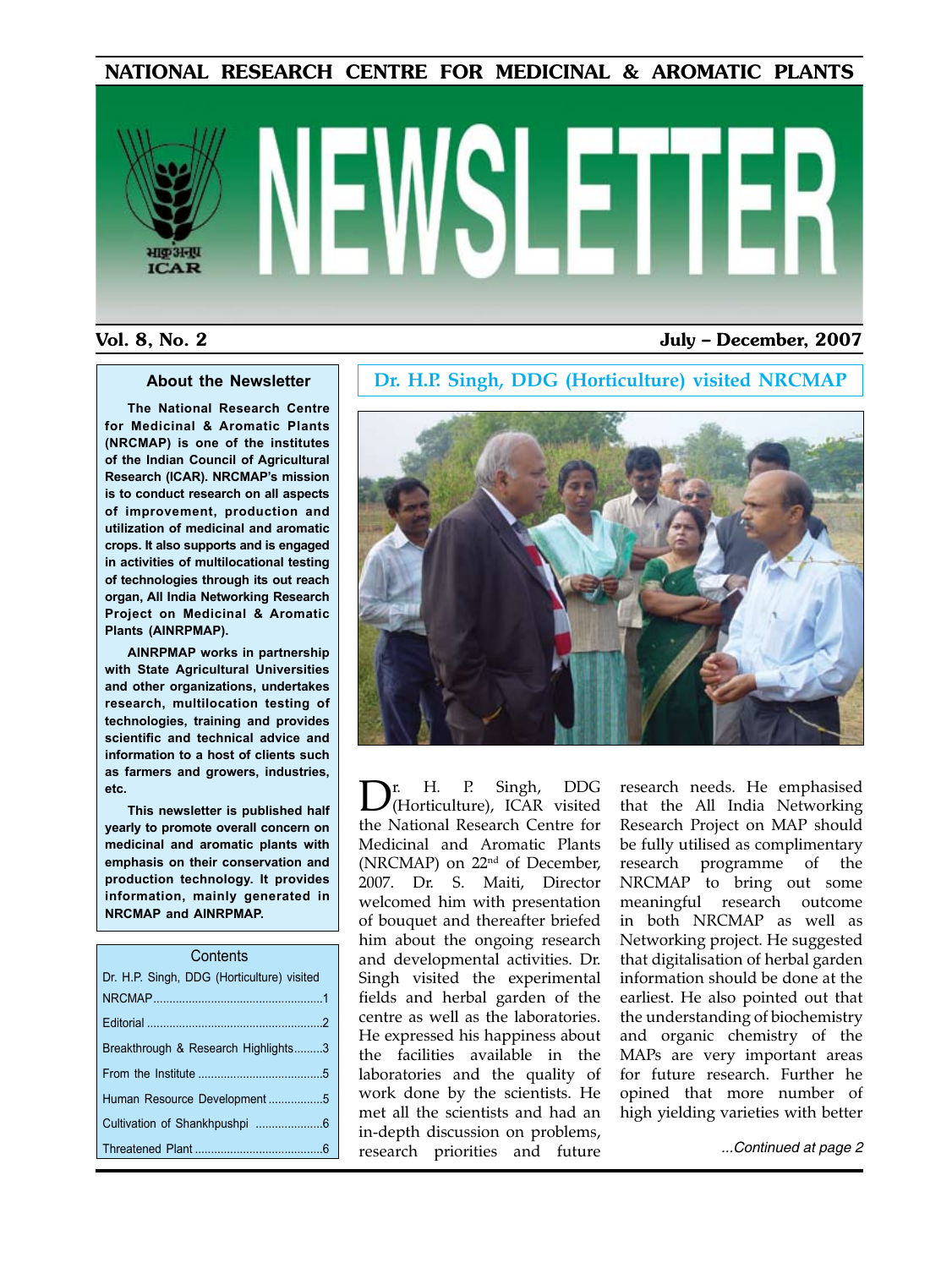# **Editorial**

*Without plants, most of medicines that we take would not exist. Over 40% of medicines now prescribed in the U.S. contain chemicals derived from plants. Historically, plant medicines were discovered by trial and error. Our ancestors observed that pains and aches vanished when they drank tea made from the bark of a willow tree. Later, scientists found that willow bark contains salicylic acid, the active ingredient of aspirin. Importance of green medicines is being recognised more and more and as a result local drug stores or supermarkets are selling large quantities of these products combined with old favorites like aspirin. Medicinal plants are now used commercially, thanks to contributions of traditional cultures worldwide, modern medicine and pharmacognosy. Botanists and chemists are now vigorously searching the plant kingdom for new medicines. They sometimes find treasures in other people's trash. For years, the native Pacific yew (Taxus baccata) was burned as trash generated by logging operations in the Pacific Northwest. In 1975, a substance in its bark, taxol, was found to reduce the production of cancerous tumors. A comprehensive search of known plants for pharmaceutical chemicals is an enormous task. Of the estimated 250,000 plant species on the earth, only 2% have been thoroughly screened for chemicals with potential medicinal use. Because native plant habitats are destroyed almost daily, many valuable medicinal plants would nowhere be found before scientists can even lay their hands for investigation.* 

*Hence, conservation measures should be considered as highly important and immediate action is needed. However, for some plant species, conservationists don't express their concern because their interventions raise the popularity of the species which fuels commercial over collection. For example, Catharanthus roseus is not native to India and, in some states, its widespread growth classifies it as weed. Therefore, over collection is not an issue. Likewise, Tinospora cordifolia also stands sufficiently abundant to withstand collection at current levels. On the other hand, concern for vanishing wild populations of Saraca asoca and guggal (Commiphora wightii) led to their listing as Endangered Species. This means their trade must be monitored to help ensure that large-scale commercial use does not threaten their survival in the wild. But what about native plants for which little is known or those that aren't primarily exported? How can scientists, manufacturers, wildcrafters, conservationists and others work together to anticipate trends and safeguard wild populations before commercial overharvesting reduces their numbers? To a large extent, the hope lies in commercial cultivation, which should help in decreasing collection pressure on wild populations.* 

*Recognizing that commercial demands invariably cause overharvesting from the wild, India needs a proactive Working Group NGO for Medicinal Plants including representatives from industries, government, academia, ethnic groups and environmental organizations to create a framework for discussion and action on behalf of medicinal plants. The primary focus of the Working Group for Medicinal Plants would be facilitating action on conservation concern of native medicinal plants. It must aim to balance the biological and commercial needs of medicinal plants, so as to promote sustainable utilization and long-term conservation of native species. The working group should also facilitate information sharing among central, state, and private organizations. Immediate agenda may be as follows for the working group.* 

*Generate and share information regarding species of medicinal and economic importance and conservation concern;* 

- *• Promote appropriate conservation measures for native medicinal plants;*
- *Promote sustainable production of native medicinal plants;*
- Increase participation in native medicinal plant *conservation; and*
- Encourage active participation by tribes and *other holders of traditional native medicinal plant knowledge.*

*I take this opportunity to invite all citizens of India to join hands in saving the medicinal plants from vanishing from this Mother Earth by creating an effective Working Group for Medicinal Plants for their protection and sustaining it through individual as well as collective contributions.* 

*Jai Hind!*

Satyabrata Maiti

#### *...Continued from page 1*

quality parameters needs to be developed and their production technologies should be optimised to increase the production, productivity and export of medicinal and aromatic plants. He put on record his impression as "I am happy to see an excellent infrastructural facilities developed at this centre, by personal efforts of Dr. Maiti, Director. I wish to compliment the Director and the Scientist for their efforts. But, we have to enhance our efforts for team work to achieve the excellence. Keep it up."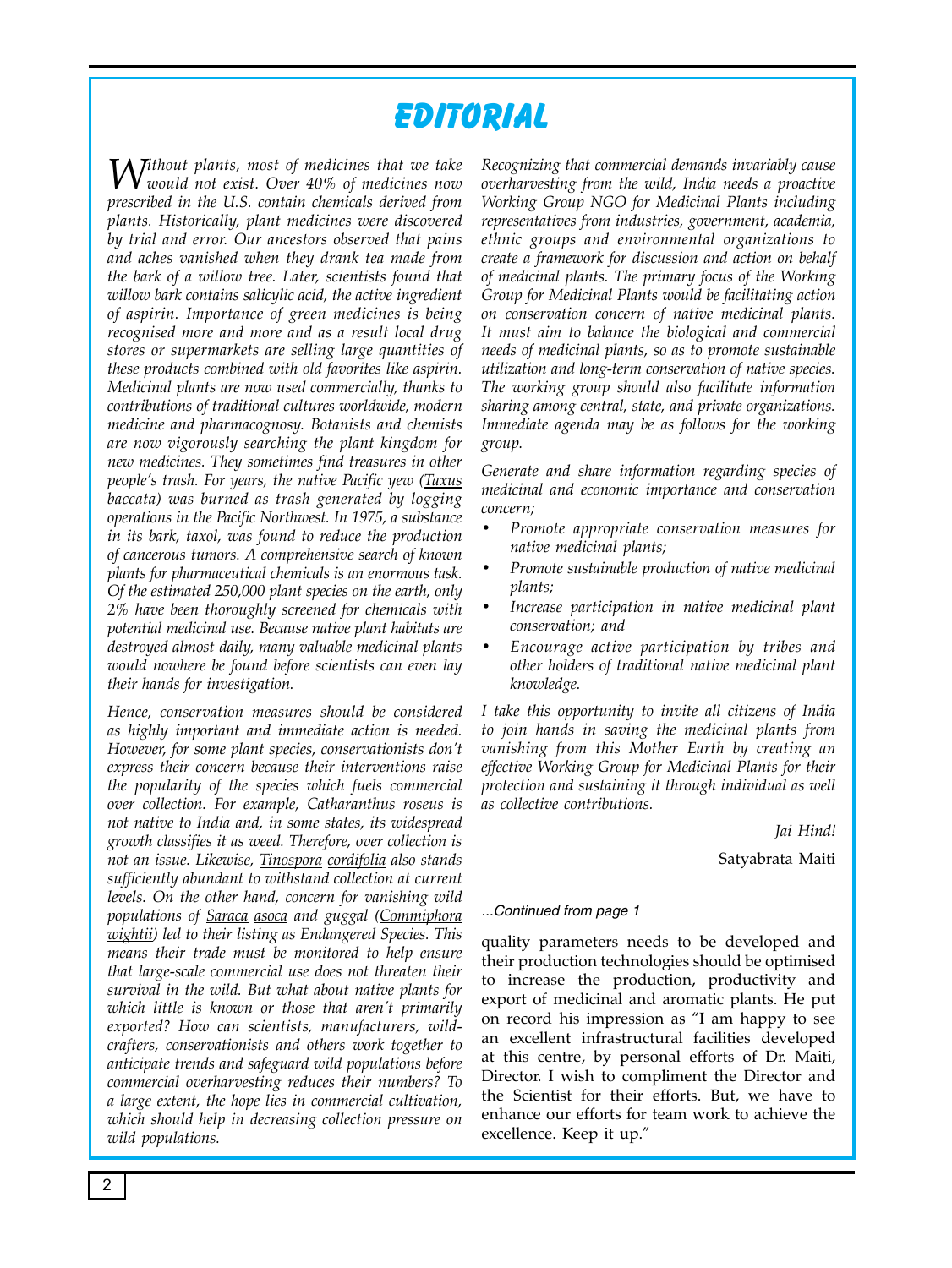# **Breakthrough & Research Highlights**

#### **New plant type of mandookparni identified**



*Single leaf of Plant type 1 & 2 of Mandookparni*

'Mandookparni' (*Centella asiatica*) is a prostrate, slightly aromatic stoloniferous perennial herb commonly distributed in India. The plant is well known in indigenous system of medicines and sometimes confused for 'brahmi' (*Bacopa monnieri*). Mandookparni is used

for the treatment of leprosy and skin diseases and also to improve memory. The plant is used as an antidote to cholera. It is also used as an external application in rheumatism, elephantiasis, etc. The pharmacological property of the species is proven in clinical studies also. The leaves are used as a vegetable in some parts of the country.

Two distinct plant types were identified at NRCMAP and a comparative study of these two was conducted. Plant type 2 (Faizabad collection) was superior

to plant type 1 in growth, yield and quality parameters. It had higher leaf area (40.39 cm<sup>2</sup>), nodes per  $m^2$  (434.23), fresh and dry herbage yield (4.29 and 0.79 q ha-1), asiaticoside (1.620%). Plant type 1 was having smaller leaves (area 9.19 cm2 ), 100.83 nodes per m2 , fresh and dry herbage yield (1.72 and 0.27  $q$  ha<sup>-1</sup>) and asiaticoside (1.468%). However, chromosome number of both the plant types was found as  $2n = 2x$ = 18. Characterisation based on molecular markers also reveals the differences between these plant types.



RAPD profile of Plant type 1 & 2 of Mandookparni

#### **Hybridisation - a viable approach for genetic improvement of Betelvine**

Betelvine (*Piper betel*) is a perennial dioecious climber. It is an important commercial crop of India and cultivated for its leaves. It is chewed as stimulant and also used for its medicinal values in home remedies. Betelvine being vegetatively propagated, variability in the cultivated clones is limited. Hybridisation is a potential tool to breed new varieties having high yield potential with better quality and resistance to diseases and pests. Systematic breeding programme has been initiated at CHES Hirehalli under the AINRP on Betelvine. Flowering has been

observed in 16 female and 13 male clones out of 70 collections. Among these, continuous and

profuse flowering has been observed in SGM-1 (female) and Swarna Kapoori (male). The



*High variability in betelvine hybrid combinations of different males and females*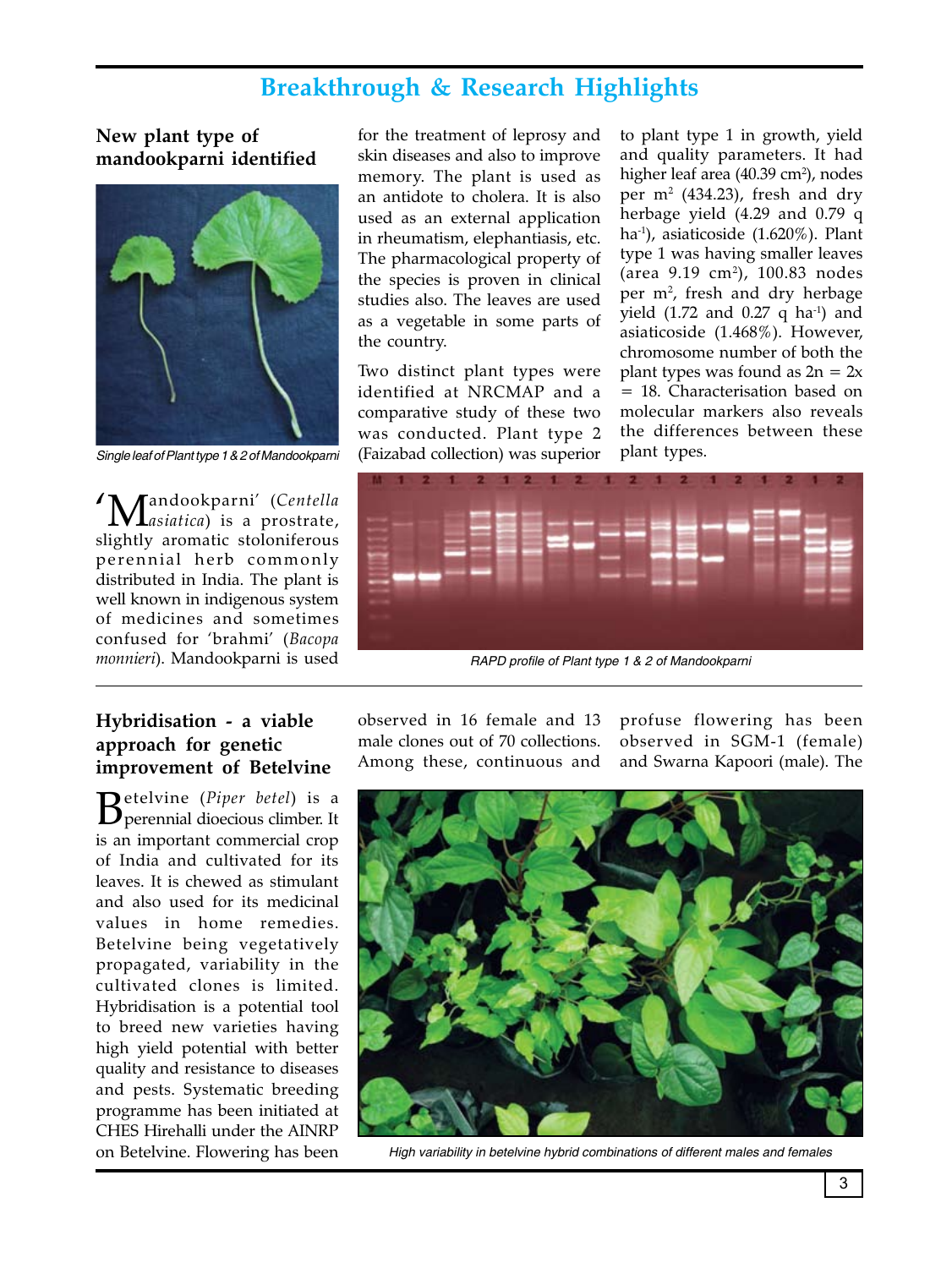techniques of hybridisation, seed germination and seedling raising have been standardised.

In the male catkins, anthesis started at 10.30 a.m. and peak anthesis was recorded between 2 to 4 p.m. Female catkins remained in flowering phase for 8 days. Continuous pollination for 7-8 days resulted in uniform fruit development with 80-85% fruit set in all crosses. Fruits took 90-120 days to ripen.

Ripened fruits were harvested when they turned brownish green and soft. Seed germination drastically reduced in dried fruits on the vine, air dried fruits and air-dried seeds. Wide variation was observed among hybrids for number of seeds per fruit (8-61). Extracted seeds were treated with sodium hypochlorite for one minute and placed on a layer of sterile cotton and germinated under room temperature. Seed germination ranged from 20 to 80% in different crosses. Emergence of radical was observed within 11-15 days. Germinated seeds were transferred on soil. Large number (1050) of hybrid seedlings were raised from sixty different crosses. Wide variability was observed for many morphological traits like plant vigour, leaf size, leaf shape, leaf colour, internode length and stem pigmentation. Severe reduction in growth and vigour, leaf size and growth abnormalities were also observed within the hybrid population. Twenty hybrids selected from different crosses based on the plant vigour, vine length, internode length, leaf number, leaf size, leaf colour are being multiplied. The selected hybrids are being propagated through split bamboo technique. In a span of three months, 18-20 single node cuttings are generated from single plant, which aids in rapid multiplication of selected hybrids for further screening.

#### **Variability in pollen fertility of Aloe**

Tonsidering the increasing demand as raw material and looking into the future commercial potential of Aloe (*Aloe barbadensis*), a large number of germplasm from different parts of the country has been assembled at NRCMAP. Collections have shown a great variability in terms of fruit setting. Fruit setting was totally absent in some accessions while profuse in some other accessions. Hence, screening of pollen fertility in thirty accessions was planned. Two different morphological forms of pollen grains, spherical and elongated, were observed. The rounded forms were stained with acetocarmine while the other remained unstained. Pollen staining percentage by this method varied from 80.03 (IC 310594) to 47.60 (IC 310908) among the different accessions tested. Viability, determined by fluorescence diacetate test ranged from 30.50 to 67.55%. This method also identified the same accession for highest pollen viability however, IC 310596 was found to have lowest pollen viability. Pollen germination in Brewbaker and Kwack's medium also identified IC 310594 as having highest viability (55.00%). Lowest germination percentage was in GUJ 3 (3.65%). The study showed that accession IC 310594 showed maximum pollen fertility. Fruit setting percentage also was maximum in this accession  $(-33\%).$ 

### **Floral infection by downy mildew induces sterility in isabgol**

I sabgol (*Plantago ovata*), an  $\mathbf{L}$ important medicinal crop with export demand is cultivated in India. Downy mildew (*Peronospora plantaginis*) is one of the major threats in its successful cultivation. The foliage infection produces symptoms consist of ash coloured downy growth with corresponding chlorosis causing crop loss by reducing the photosynthetic area. However, floral infection causes direct reduction of seed yield. Two different types of infection were seen in the floral parts. Systemic infection resulted in elongation of spikes bearing weak and sterile florets, which later became black due to saprophytic growth. Localised infection produced various symptoms ranging between normal flower opening and failure to bloom. Infected flowers and its different parts – sepal, petal, filament and anther – were reduced in size. Localised infection induced gradual sterility of isabgol flowers. Androecium was affected more than the gynoecium. Pollen number, pollen viability and germination reduced drastically due to localised infection. On the contrary, infected flowers became protogynous and stigma receptivity was not affected in locally infected flowers. However, in systemically infected spikes, bud development was arrested leading to sterility. Similar symptoms were also produced when localised disease severity was high. Involvement of variable levels of plant hormones in this phenomenon was a possibility. Deciphering this hormonal code can also prove helpful in producing functional male sterility in this crop.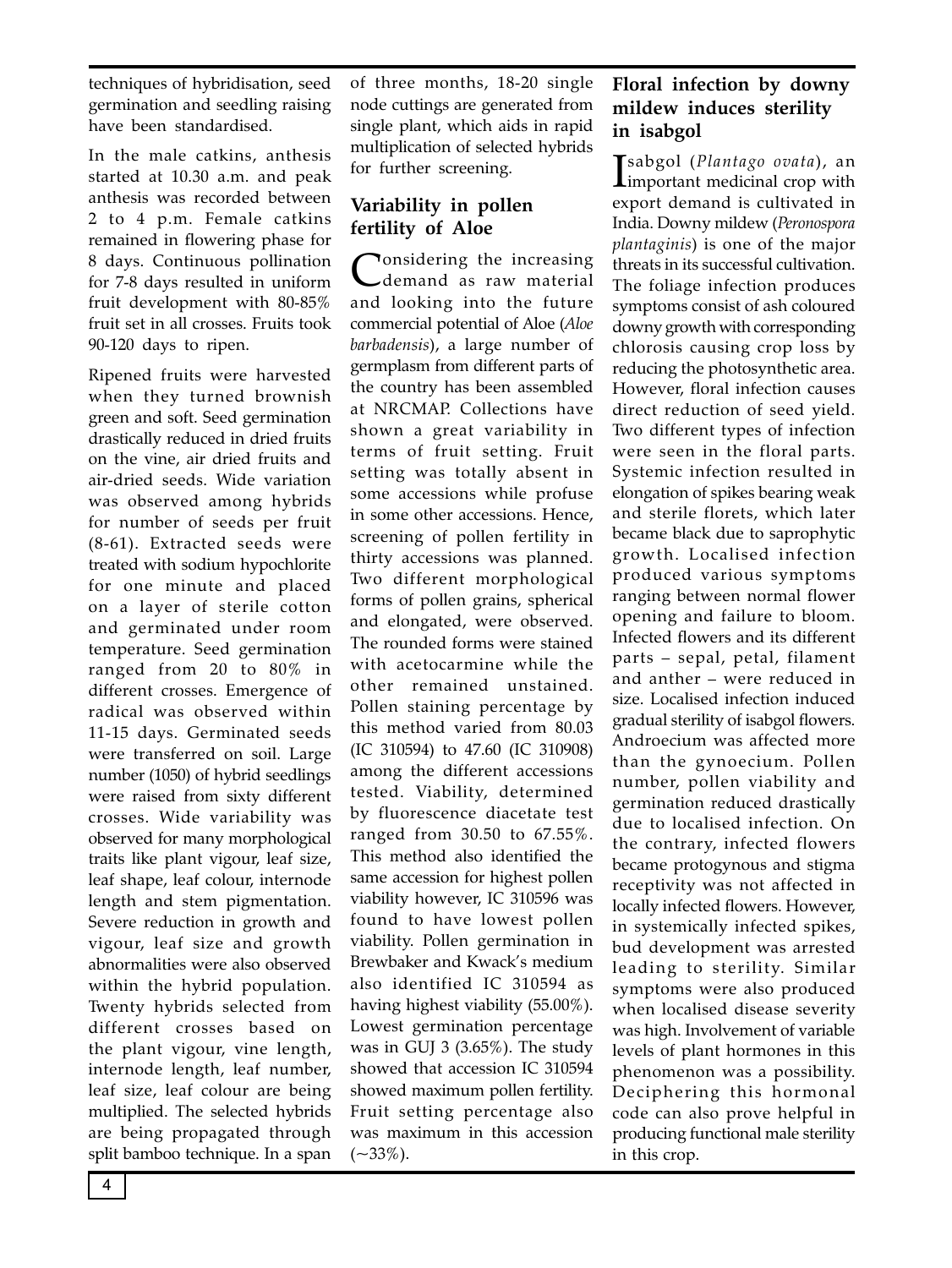## **From the Institute**

#### **Institute Management Committee meeting**

The Institute Management Committee meeting was held on 4<sup>th</sup> August, 2007 under the chairmanship of Dr. Satyabrata Maiti, Director, NRCMAP. The meeting was attended by Dr. K. V. Ramana, ADG (Hort-II), ICAR, New Delhi; Thakur Randhir Singh, President, Aromatic & Medicinal Plants Growers Association of India, Jammu; Dr. S. Chaphalkar, Director, Vidya Pratishtha's School of Biotechnology, Vidyangari, Baramati; Mr. D. V. Barot, Dy. Director of Horticulture; Dr. B. G. Bagle, Head, CHES, Godhra; Dr. S. Samantaray, Sr. Scientist (Biotechnology); Dr. M. Das, Sr.

Scientist (Plant Physiology); Dr. K. Mandal, Sr. Scientist (Plant Pathology); Mr. V. S. Parmar, AAO and Mr. T. A. Vishawanath, AFAO as members. Dr. Bali Ram Tyagi, Chairman, QRT, NRCMAP & AINRPMAP also attended the meeting as special invitee and presented the recommendations of the QRT for information to the committee. The committee reviewed the various research and developmental activities of the institute and suggested a number of measures to speed up the development of the institute.

#### **Distinguished visitors**

Thakur Randhir Singh, President, Aromatic & Medicinal Plants Growers

Association of India, Jammu on 4.8.2007

- Dr. (Mrs.) S. Chaphalkar, Director, Vidya Pratishtha's School of Biotechnology, Vidyangari, Baramati on 4.8.2007
- Dr. K. V. Ramana, ADG (Hort. II), ICAR, New Delhi on 4.8.2007
- Dr. Bali Ram Tyagi, Chairman, QRT, NRCMAP & AINRP on MAP on 4.8.2007
- Dr. S. P. Tiwari, DDG (Education.), ICAR, New Delhi on 25.10.2007
- Dr. S. Edison, Director, CTCRI, Trivandrum on 20.12.2007
- Dr. H. P. Singh, DDG (Horticulture), ICAR, New Delhi on 22.12.200

| <b>Name</b>                                                       | Course                                                                                    | Course                          |
|-------------------------------------------------------------------|-------------------------------------------------------------------------------------------|---------------------------------|
| Dr. P. Manivel, Principal<br>Scientist (Plant Breeding)           | Training on Leadership and Personality<br>Development at NAARM, Hyderabad                 | 5-12 July, 2007                 |
| Mr. N. J. Ganatra, Sr. Clerk                                      | Training on Intelligent Reporting System at<br>NAARM, Hyderabad                           | 30–31 August, 2007              |
| Mrs. S. H. Nair, T-2 (Lab.<br>Tech.)                              | Training on Intelligent Reporting System at<br>NAARM, Hyderabad                           | 30-31 August, 2007              |
| Dr. Geetha K. A.,<br>Sr. Scientist (Plant<br>Breeding)            | Protection of Plant Varieties Procedures,<br>Methodology at NAARM, Hyderabad              | 3-6 October, 2007               |
| Mr. N. S. Rao, Scientist<br>(Sr. Scale) (Computer<br>Application) | Networking Essentials for Information<br>Management in Agriculture at NAARM,<br>Hyderabad | 16–25 October, 2007             |
| Dr. G. Sridhar, Scientist<br>(Plant Physiology)                   | Noni Search 2007 Second Symposium on<br>Noni for Health and Wellness at Chennai           | 27–28 October, 2007             |
| Dr. M. Das, Sr. Scientist<br>(Plant Physiology)                   | National Seminar on Plant Physiology at<br>DBSKKV, Dapoli                                 | 30 November–2<br>December, 2007 |
| Dr. Vipin Chaudhary, Sr.<br>Scientist (Entomology)                | Team Building Workshop cum Training at<br>NAARM, Hyderabad                                | 12–15 December, 2007            |

# **Human Resource Development**